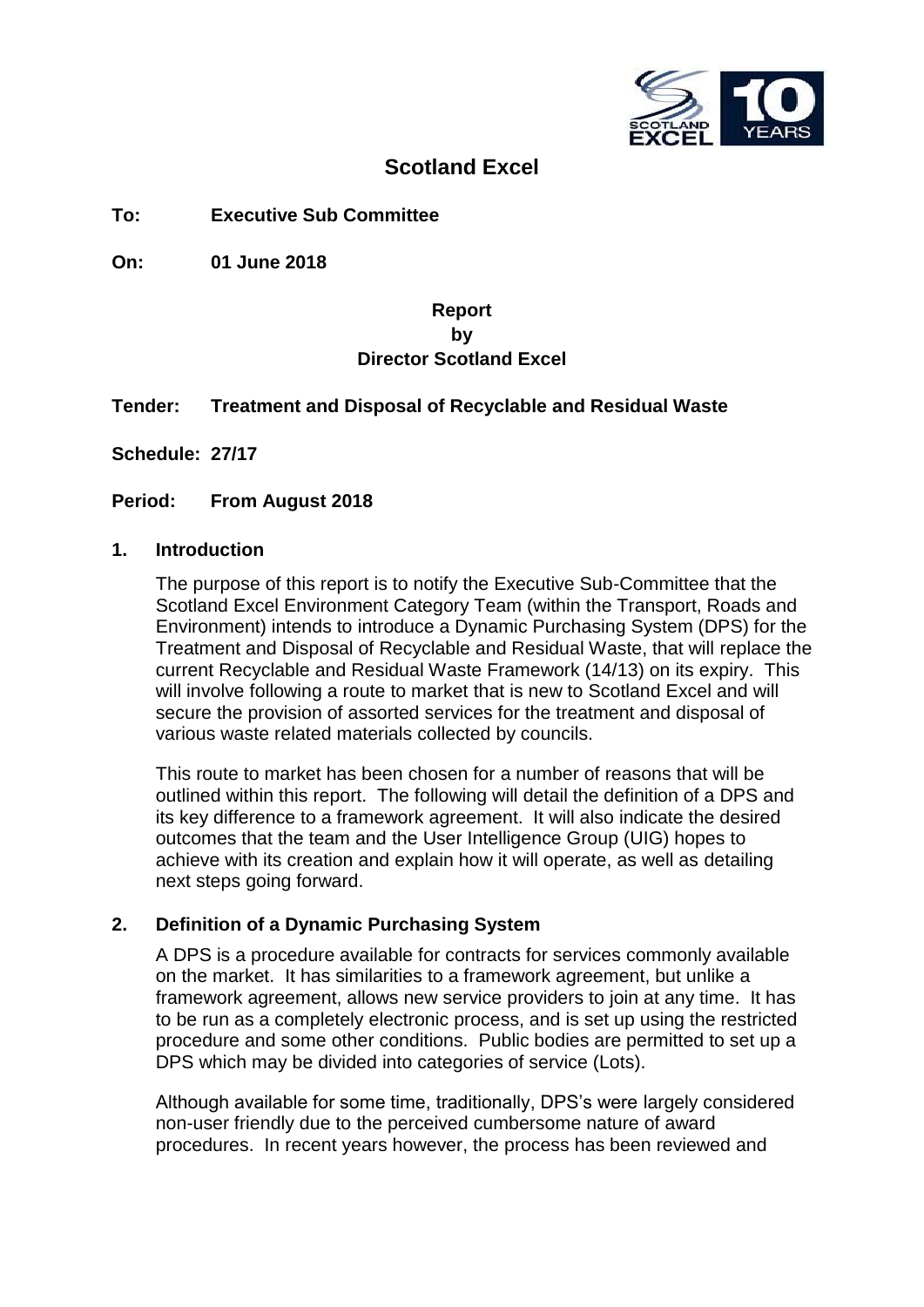changes implemented at an European Union (EU) level that has seen its use and popularity increase.

### **3. Market Background**

The waste material sector and associated issues have been well documented recently, even out-with the industry itself. Increasingly public awareness via media outlets and documentaries for example, has pushed public and political demand for innovative solutions to the treatment of waste materials, linked to recycling and reuse. Stringent targets have been set by the EU and the Scottish Government has set itself even more ambitious targets of its own, as detailed via its strategy "Making Things Last – A Circular Economy Strategy for Scotland", aimed at generating remanufacturing and creating opportunities linked to the strive for a circular economy.

Contrary to these positive interventions, the market for waste materials has been seriously negatively impacted by recent policy changes implemented by China, whom on a global level, had been the main outlet for much of the worlds waste material (based upon the logic of volume of products produced to the world market, and needs linked to the industrialisation of their economy). So far during 2018, China has implemented ever increasingly strict criteria on what they are willing to allow to be exported to their country by businesses from across the world, including the UK. This has raised serious concern about the longer-term sustainability of available outlets for material, and therefore demand within the UK for the types of material collected by councils. The message from Government and Industry, appears to be that the UK should look inwardly for investment in outlets such as remanufacture and energy from waste.

At a more localised level, Scotland's ban on biodegradable municipal waste (virtually all material found in household waste collection services), going to landfill comes into effect from 1<sup>st</sup> January 2021. Much discussion between industry, councils, the regulator Scottish Environment Protection Agency (SEPA) and the Scottish Government are ongoing, but again, early indications appear to favour the encouragement of innovative solutions. In addition, more than two-thirds of councils have signed up to the "Household Recycling Charter" and associated Code of Practice, developed jointly by the Scottish Government and COSLA that aims to bring more consistency to recycling collections, which signals service change for individual councils. The Scottish Government has also recently announced its intention to introduce a deposit return scheme for plastic bottles, as well as proposing a ban on cotton buds and plastic straws. This and any future interventions that may follow, will have an impact on the content and volume of material collected by councils in Scotland, which in turn could influence the type of treatment(s) the material requires.

The overall focus upon innovation at both a global and more local level, strongly suggests new technologies and/or new entrants offering alternative solutions for market outlets (and potentially value) for the materials found within council waste streams. This factor is the key driver for the introduction of a DPS, as a framework by design, tends to be limited only to those service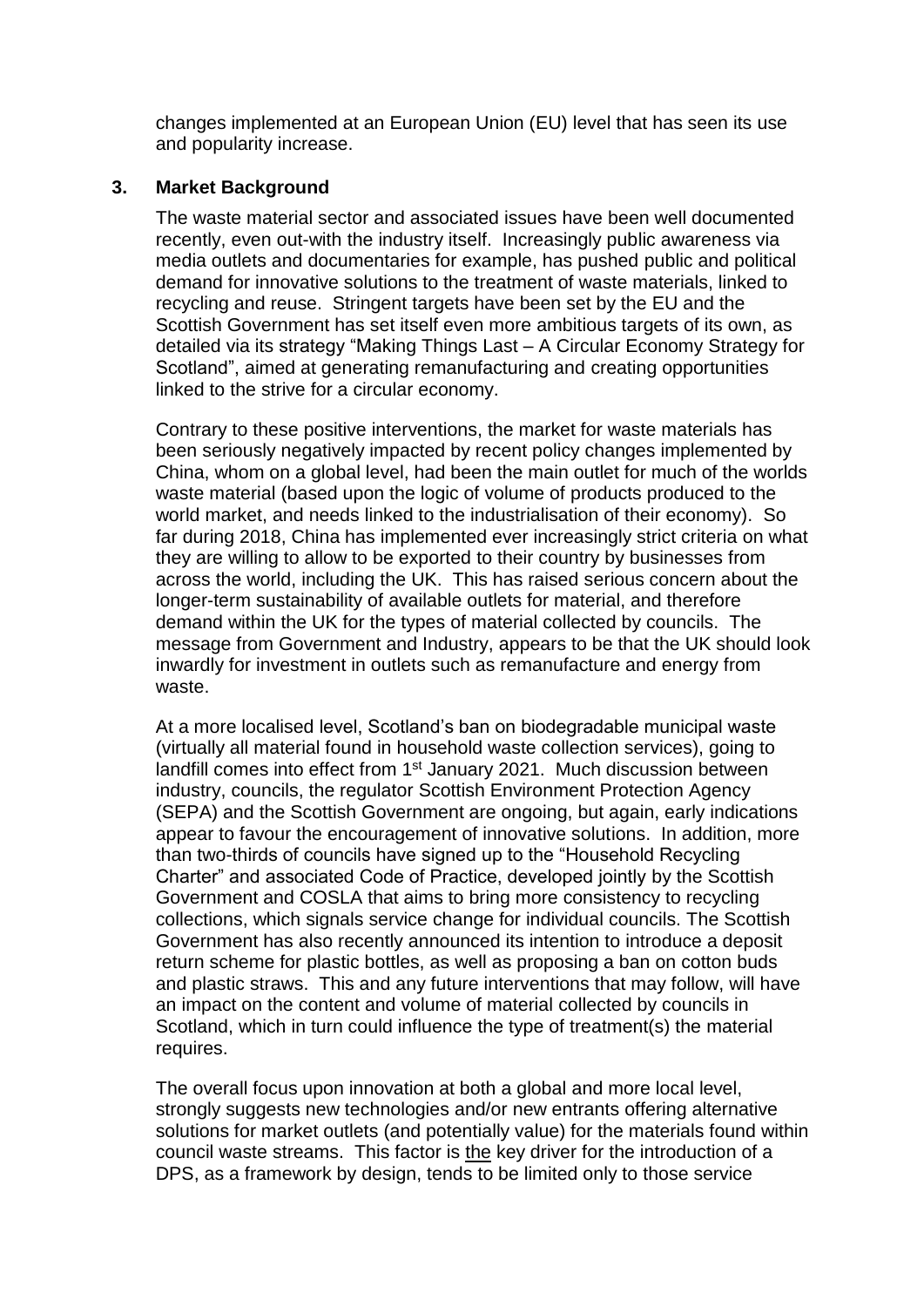providers and offers submitted at point of tender, extending for the entire lifetime of the arrangement. A DPS however, provides a much more fluid and flexible approach, with new entrants, new offers, new facilities and new technologies, all able to be accepted and made available to councils at any point during its lifetime, (subject to meeting necessary qualification criteria and offering service as defined within the Contract Notice).

#### **4. Desired Outcomes**

A matrix of desired outcomes and the likelihood of achieving each under the framework model versus the DPS can be found at the end of this report. These can be summarised as follows:

- To allow new entrants to offer services throughout the lifetime of the arrangement, on a lot by lot basis, and thereby not "lock-out" new service providers who can meet the regulatory requirements and potentially offer best value to councils.
- To maximise treatment capacity throughout the lifetime of the arrangement.
- To award a longer-term solution, as opposed to being limited by the fouryear maximum term that a framework model must operate under.
- To encourage offers that are representative of a council's quality of material, reflective of market conditions of the day, safeguarding service and reducing risk of contract frustration.

#### **5. Procurement Guidance**

The Scottish Governments Procurement Journey provides guidance in which circumstances a DPS would be appropriate and what should be considered when opting to introduce. The needs related to this service area meets the defined criteria, which is summarised as follows:

- Difficult to bulk buy/achieve economies of scale
- Local bespoke offering/local SMEs
- Opportunity to automate elements
- Price sensitive market
- Large volume of service providers
- Large volume of transactions
- Capacity issues/market shaping opportunity
- Low barriers of entry for supply market
- Many internal procurement officers

# **6. User Intelligence Group (UIG) Engagement**

An Environment Category UIG took place in January 2018 where the group was asked to consider the feasibility of implementing the DPS model as opposed to retendering a framework. Following internal approval to pursue, the group were formally asked to consider during March 2018. Feedback identified two key concerns, one was the loss of the direct award option available under a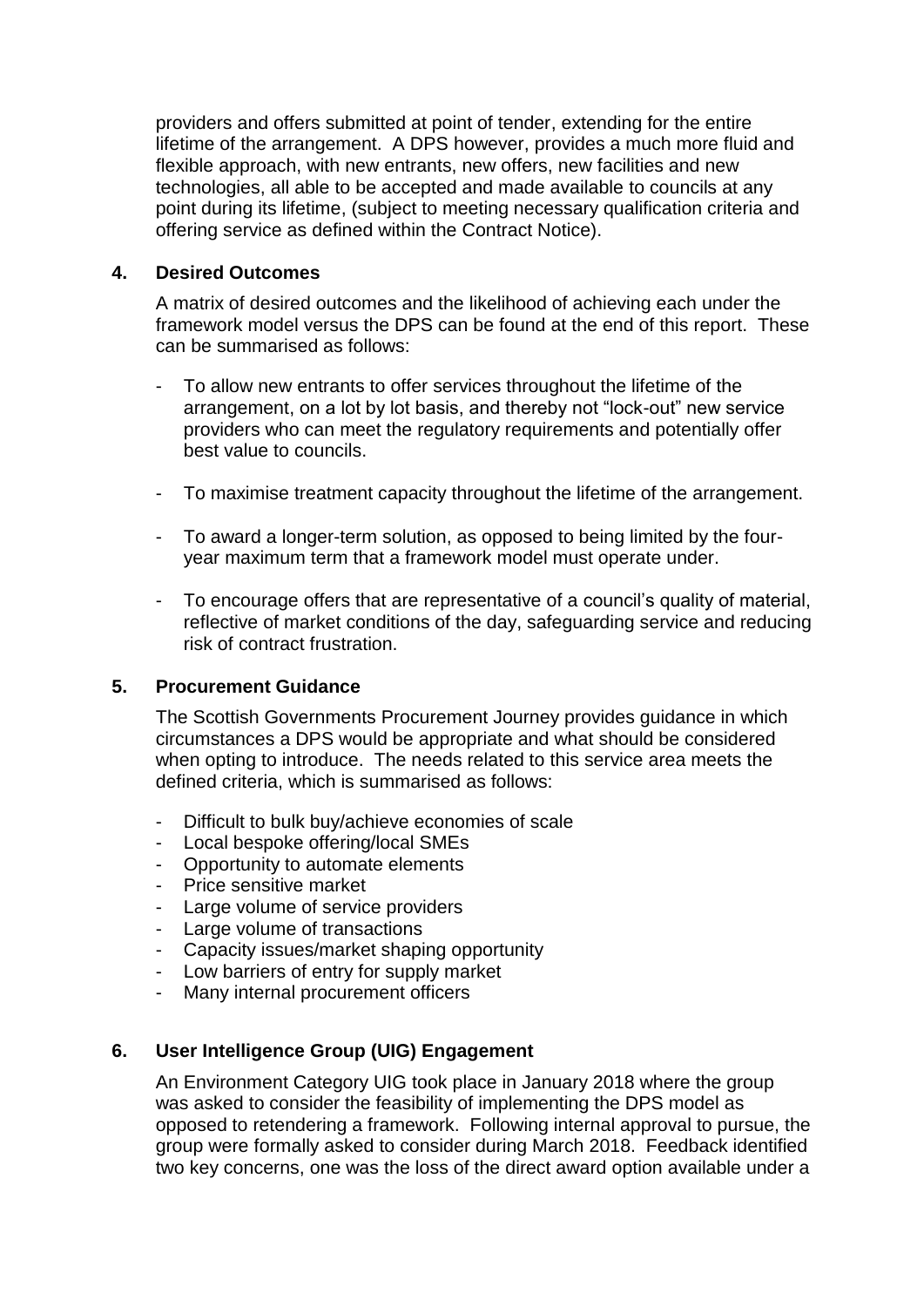framework model and the second related to the increased level of input from individual councils compared with the framework direct award/mini-competition process. These concerns will be mitigated with the provision of template documents that can be amended as required as well as ongoing mobilisation support, ensuring users are comfortable with the process involved.

In relation to participation and uptake of the DPS, the proposed scope and breadth of choice of treatment options and available technologies on an ongoing basis, should the DPS attract the expected level of interest from service providers, would ensure a relatively straight forward route to securing service and it is hoped, significantly reduce the risk of councils seeking alternative contracts out-with Scotland Excel.

### **7. Operating the DPS in Practice**

Under the DPS model, councils will be presented with a list of service providers, on a per Lot basis that have successfully passed the minimum qualification criteria, (capability to service, licencing, convictions, insurances and so on), confirming that they are capable of providing a service as defined within the Contract Notice. Councils will simply invite service providers from the relevant Lot to make an offer based upon the council's own specification/requirement, similar to the mini-competition route available under a framework agreement. Submitted offers will then be evaluated by the council on both technical and commercial viability and the overall best value offer awarded.

Councils will have the option to draft their own terms and conditions and design their own evaluation methodology. This will allow focus upon the areas that matter most to them, both in an operational sense, but also for "softer" elements linked to service, such as community benefits and added value options. It should be noted though, that in some instances, depending on the particular material stream, specific service required, contract length and overall contract value, for speed and ease, councils may prefer to award using template documents provided by Scotland Excel, (which can be amended as desired subject to requirements falling within the original Contract Notice definitions).

Awarding contracts under the DPS will ensure councils achieve bespoke pricing based upon their own material content and quality as well as individual operational requirements. Decisions relating to price variations, changes to terms and conditions and service delivery would be made directly by councils, allowing much greater control. Licencing, insurances and other associated documentation will be held, monitored and updated by Scotland Excel centrally and made available for councils.

In relation to new entrants, approval will be the responsibility of Scotland Excel. Potential new entrants will notify their intent and following completion of the Qualification document, will be notified by Scotland Excel of their success or failure within a ten-day period, after which, subject to success, they will become available for councils to utilise.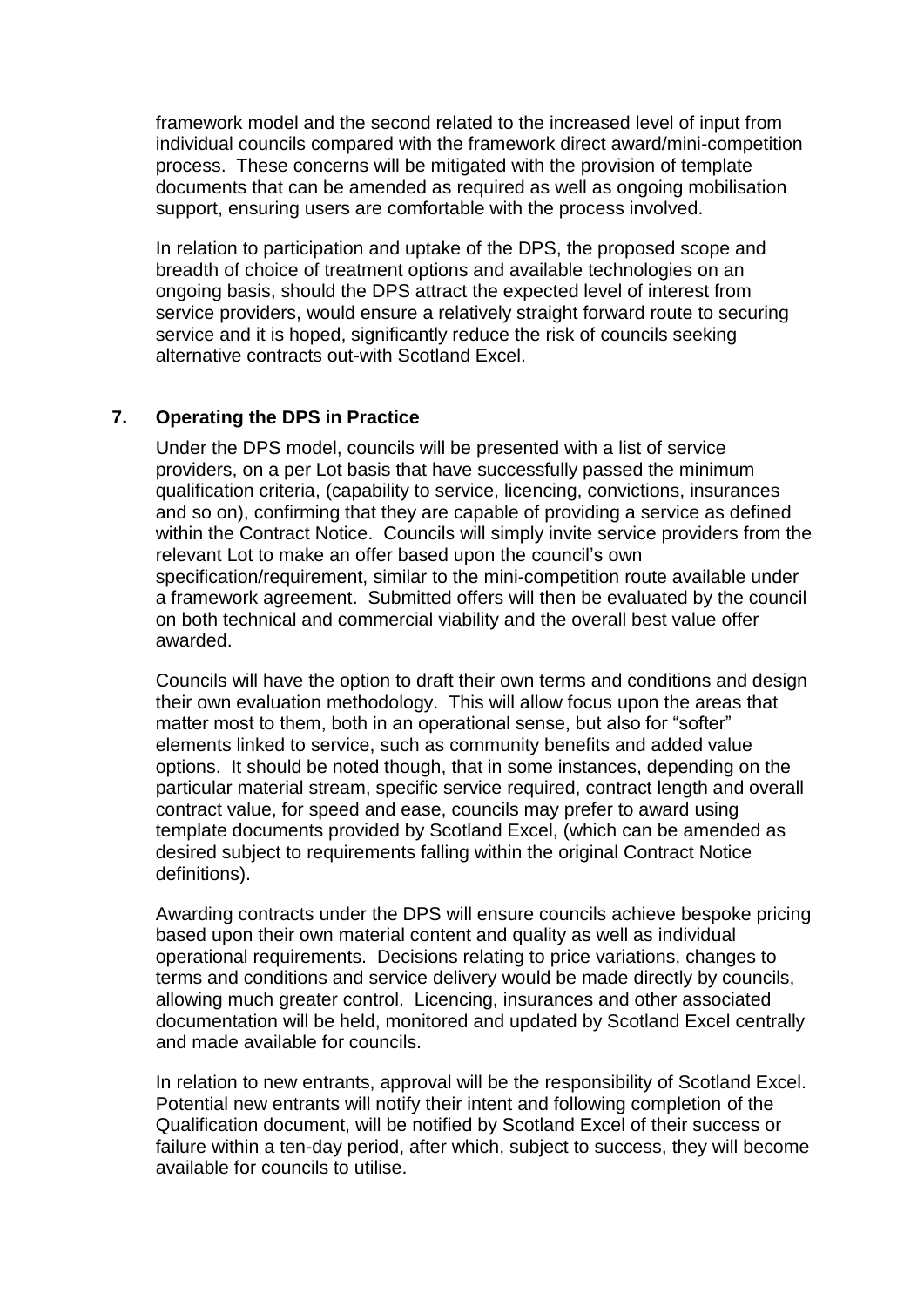#### **8. Next Steps**

Following strategy approval at Contract Steering Group, a tender will be opened to market late June 2018, closing late July 2018, inviting interested service providers to complete a qualification process, that if successful in passing, will allow them to be named as approved providers on the relevant Lot(s) that they have bid. Following notification to successful bidders, the DPS will be made available for councils to conduct an award process and put in place compliant contracts relevant to their needs. The Executive Sub Committee will be notified of the outcome and progress via a report that will be submitted/delivered at the Executive Sub Committee date scheduled for 24<sup>th</sup> August 2018 (subject to no major delays or divergence from project delivery plan).

### **9. Summary**

The introduction of a Dynamic Purchasing System is a first for Scotland Excel as an organisation and provides an alternative to a framework model that, in relation to this particular service area, offers a number of key benefits that will help councils meet their operational service needs within a landscape of policy change and market uncertainty that would otherwise be inaccessible. The team request that the Executive Sub-Committee acknowledge this report and offer its endorsement and support of the introduction of this procurement tool.